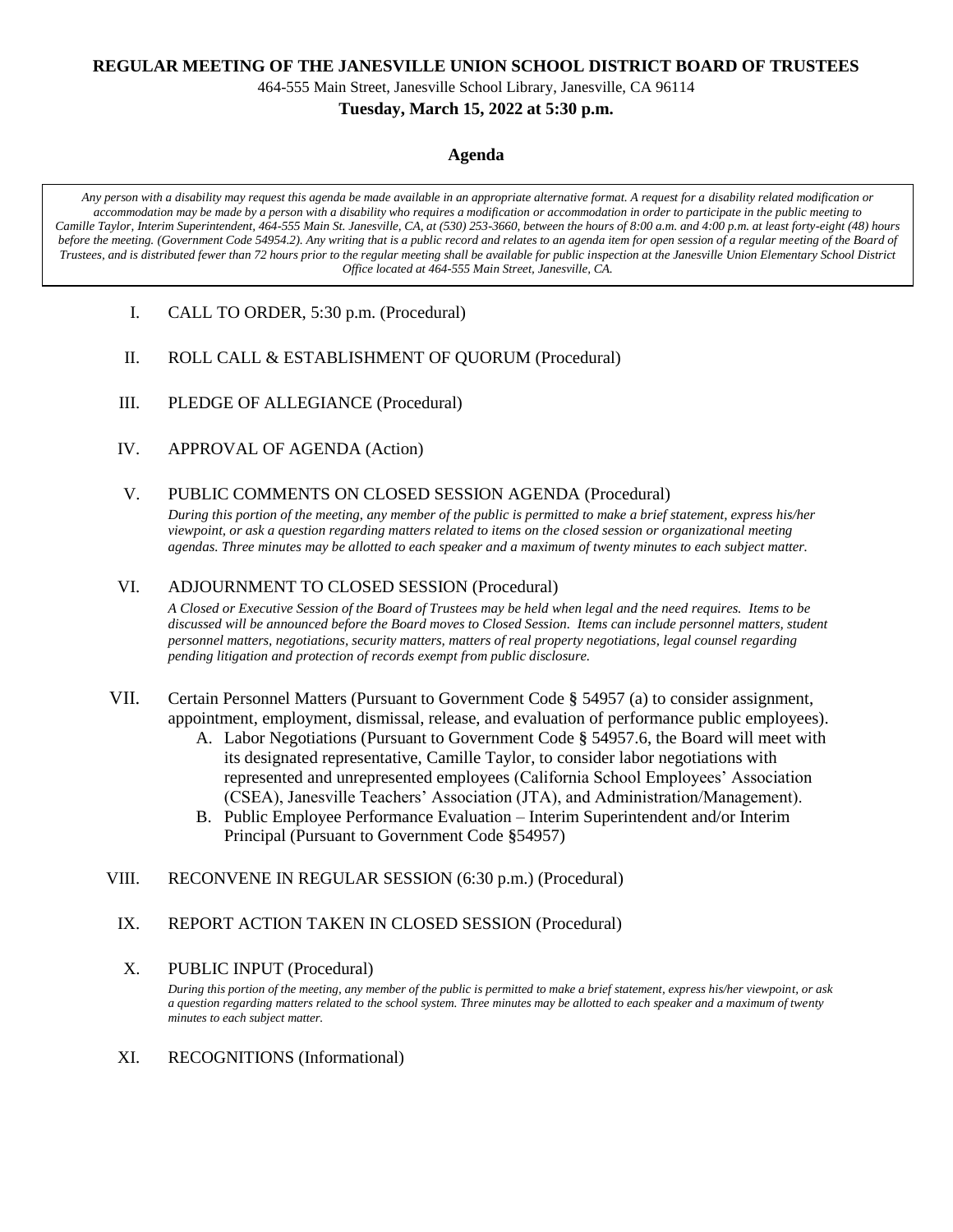- XII. REPORTS (Informational):
	- A. Student Council Report
	- B. PTO Boosters Report
	- C. Janesville Teachers' Association (JTA) Report
	- D. California School Employees' Association (CSEA) Report
	- E. School Site Council Report
	- F. CBO Report
		- i. Cash Flow Update
	- G. Athletic Report
	- H. Interim Principal Report
		- i. Enrollment
		- ii. Follow-up on Processes for Staff Collaboration on Incomplete LCAP Actions/Expenditures (Discussion)
	- I. Interim Superintendent Report
		- i. Expanded Learning Opportunities PALS Program
	- J. Board Report
		- i. Update Superintendent/Principal Search (Discussion)

## XIII. CONSENT AGENDA (Action)

*Items listed under the consent Agenda and their corresponding attachments are considered to be routine and are acted on by the Board of Trustees in one motion. A member of the Board may request that specific items be discussed and/or removed from the Consent Agenda. It is understood that the administration recommends approval on all Consent items. Each item on the Consent Agenda approved by the Board of Trustees shall be deemed to have been considered in full and adopted as recommended.*

A. Minutes: Regular Meeting, February 15, 2022

Special Meeting, February 1, 2022

Special Meeting February 8, 2022

B. February 2022 Warrants

# XIV. DISCUSSION/ACTION ITEMS:

- A. Athletic Fundraisers Sponsored by the Janesville Wrestling Team (Action)
- B. Memorandum of Understanding (MOU) Between JTA and Janesville Union School District (JUSD) Regarding Independent Study for the 2021-22 School Year (Action)
- C. MOU Between CSEA and JUSD Regarding Increased Hours for Kitchen Staff for the Remainder of the 2021-22 School Year (Action)
- D. 2021-22 Second Interim Budget Report (Action)
- E. Resolution Number 22-15 Budget/Cash Transfers (Action)
- F. Review Updated 2022-23 Academic Calendar (Action)
- G. LCAP/Strategic Planning Survey Report (Informational)
- H. Universal Pre-Kindergarten (UPK) Planning (Informational/Action)
- I. Revise 2021-22 Academic Calendar (Action)
- J. JUSD Campus Beautification (Action)
- K. Update to Safe Reopening Plan (Action)
- XV. FUTURE AGENDA ITEMS (Informational)
	- A.